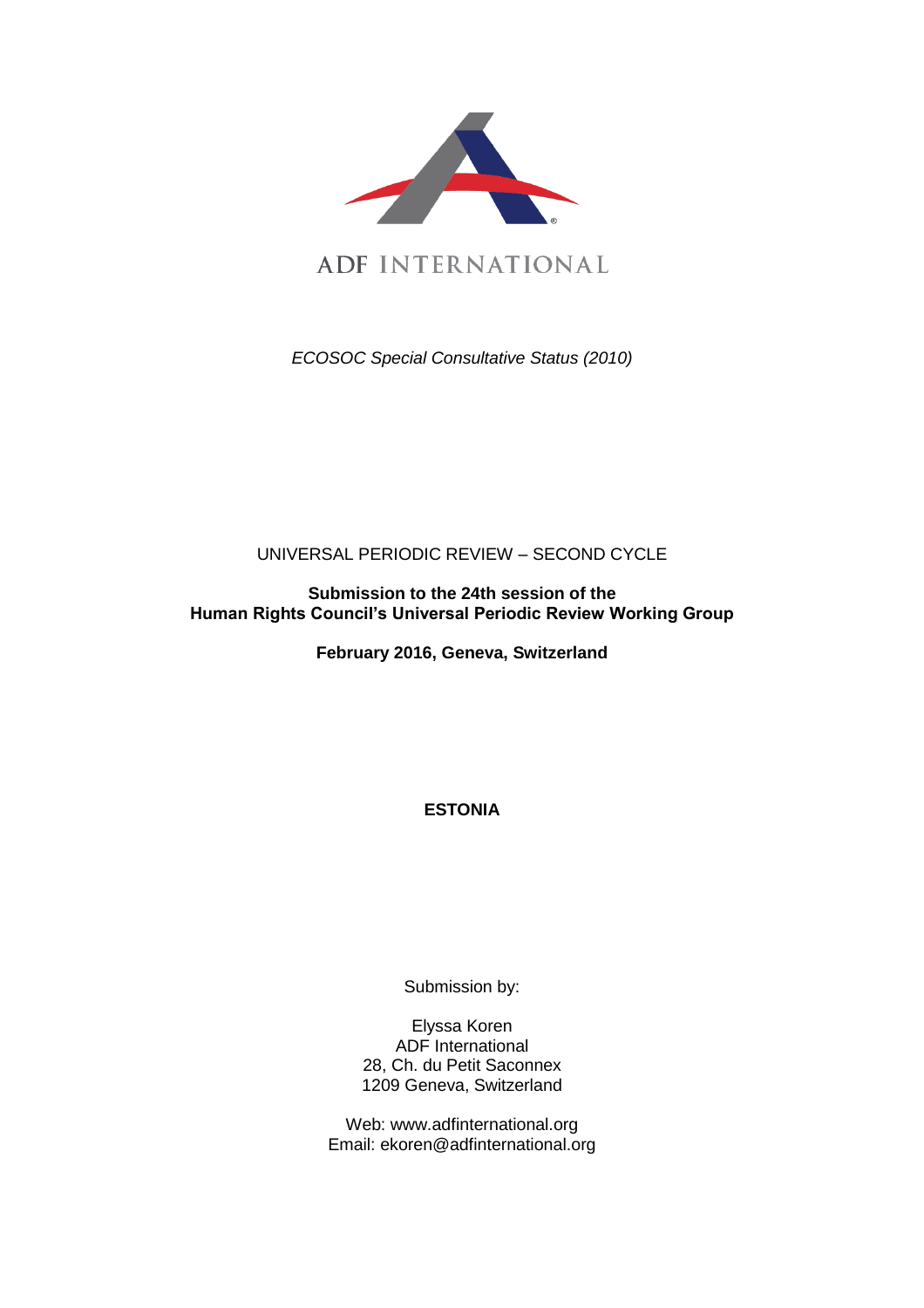## **Introduction**

- 1. ADF International is a global alliance-building legal organization that advocates for religious freedom, life, and marriage and family before national and international institutions. As well as having ECOSOC consultative status with the United Nations (registered name "Alliance Defending Freedom"), ADF International has accreditation with the European Commission and Parliament, the Fundamental Rights Agency of the European Union, the Organization for Security and Cooperation in Europe, and the Organization of American States.
- 2. This report focuses on the inherent right to life of the unborn, and the international legal justifications for protecting this right.

## **(a) Background**

- 3. Abortion was legalized in the Soviet Union in 1955, and since then has been widely available in Estonia. Estonia declared formal independence from the Soviet Union in August 1991. The Ministry of Social Affairs issued decrees in 1992 and 1993 that outlined the status of legal abortions post-independence. In 1998, the Parliament adopted the "Termination of Pregnancy and Sterilization Act," which sets forth the criteria for legal abortions.<sup>1</sup> Estonia was admitted to the European Union in 2004.
- 4. Per the Act, abortion is available on-demand for any purpose up to the 11<sup>th</sup> week of pregnancy. After this point, it is permitted up to the 21<sup>st</sup> week for women below 15 years of age or above 45 years, for the health of the mother, if the child has a serious physical or mental defect, or if the mother has an illness or other problem that could harm the child. A consultation with a physician and a counseling session are required prior to the abortion. Adolescents (under 18 years of age) need written parental consent to apply for an abortion.
- 5. Over 30% of pregnancies currently end in Abortion. In 2014, there were 6,901 total abortions in Estonia, and of this number, 5,154 were legal. There were 23.5 abortions per 1,000 women aged 15-49 (17.5 of these were legal). There were 50.9 abortions per 100 live births (42.6 of these were legal). In 2005, the total number of abortions was 11,835, and there were 82.5 abortions per 100 live births.<sup>2</sup> Abortion rates have steadily declined in the last decade, although they remain high.

<sup>1</sup> "Termination of Pregnancy and Sterilisation Act," available at: https://www.riigiteataja.ee/en/eli/ee/ Riigikogu/act/505032015003/consolide

<sup>2</sup> *Abortion, years, 22 May 2015,* Statistics Estonia, available at: http://www.stat.ee/34285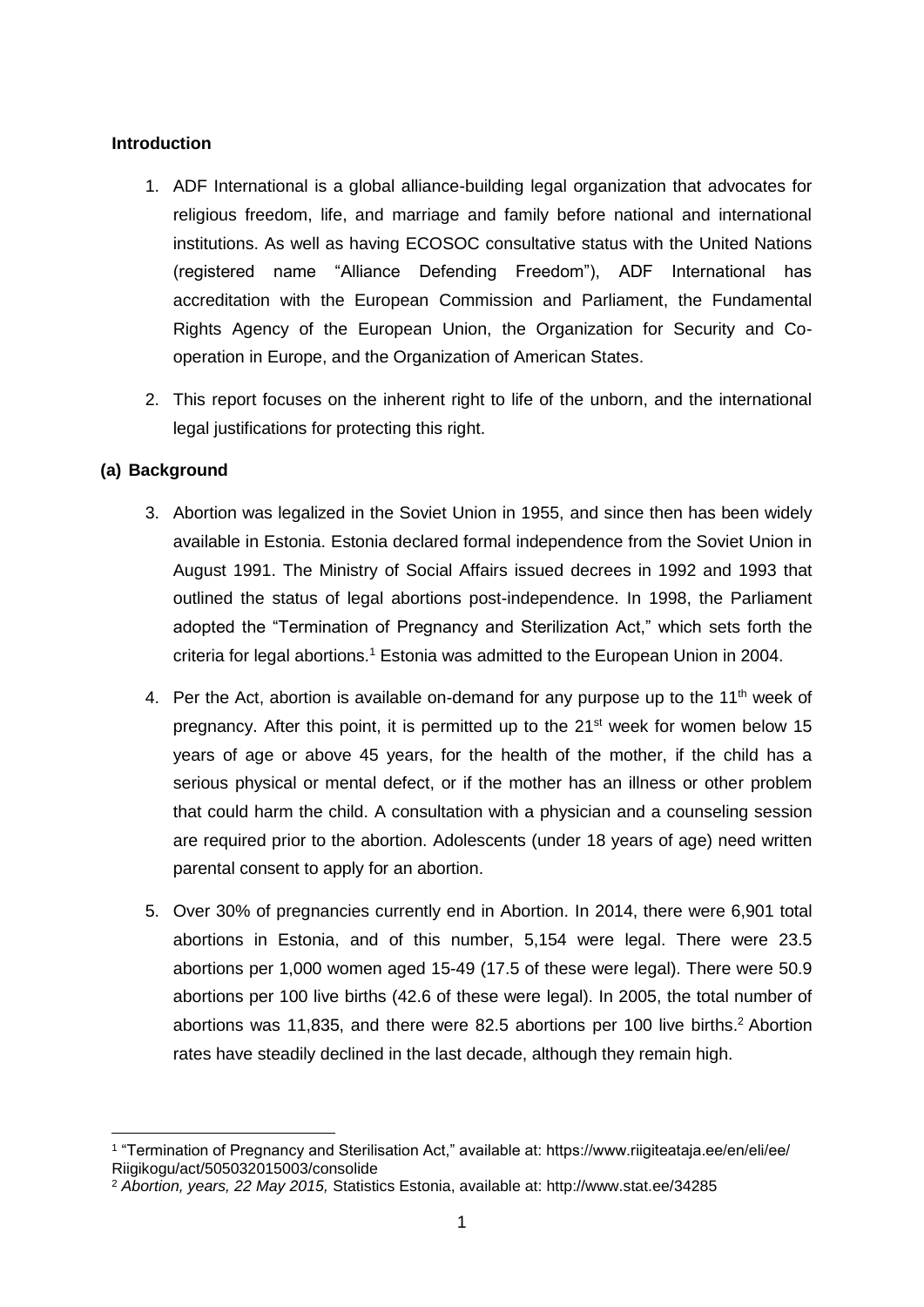## **(b) Responding to the Abortion Debate in Estonia**

- 6. Despite the high level of abortion accessibility in Estonia, pro-abortion groups have called for the lifting of the parental, physician and counseling requirements (introduced in 2009) to further increase access to abortion. The International Planned Parenthood Federation has noted the efforts of the Estonian Sexual Health Association and the Estonian Gynaecologist's Society and Ministry of Social Affairs to remove these restrictions.<sup>3</sup>
- 7. In February 2014, the Ministry of Social Affairs released a letter, signed by the Undersecretary of Health, Ivi Normet, which juxtaposed the rights of the pregnant woman with those of the unborn child.<sup>4</sup> According to the letter, the right to abortion in Estonia is based on the woman's right to self-realisation. The right to self-realisation is protected under Article 19 of the Estonian Constitution. In the letter, however, Ms. Normet, speaking on behalf of the Ministry, acknowledges that this same article means that the "unborn child, as a human life, is the carrier of the right to life." The letter goes on to state that regardless of this "intractable moral conflict," abortion is guaranteed in Estonia as a part of the right to health (Article 28 of the Constitution).
- 8. The Ministry's acknowledgement of the "confrontation" between the rights of the mother and those of the child that necessarily results from abortion is nevertheless significant in that it points to the urgent need for a more comprehensive approach to maternal and child healthcare in Estonia.
- 9. A reformed approach to healthcare would take into account the best interest of both mother and child. If, as Ms. Normet's letter suggests, the Estonian Ministry of Social Affairs recognizes the unborn child as a human life, it necessarily follows that it must attribute human rights to this life. A developed, medically advanced country such as Estonia possesses the requisite resources and infrastructure to ensure that both mother and child are able to go safely through pregnancy and childbirth. As a highly developed country, the Government of Estonia is responsible for ensuring that mothers are able to actualize their right to health, at the same time that the life of the unborn is safeguarded and nurtured.

<sup>3</sup> *Abortion Legislation In Europe,* International Planned Parenthood Federation European Network, Updated January 2012, available at: http://www.svss-

uspda.ch/pdf/Abortion%20legislation\_Europe2012.pdf

<sup>4</sup> *Estonia admits the unborn's right to life, but rebuffs effort to defund abortion*, Lifesite News, 17 February 2014, https://www.lifesitenews.com/news/estonia-admits-the-unborns-right-to-life-butrebuffs-effort-to-defund-abort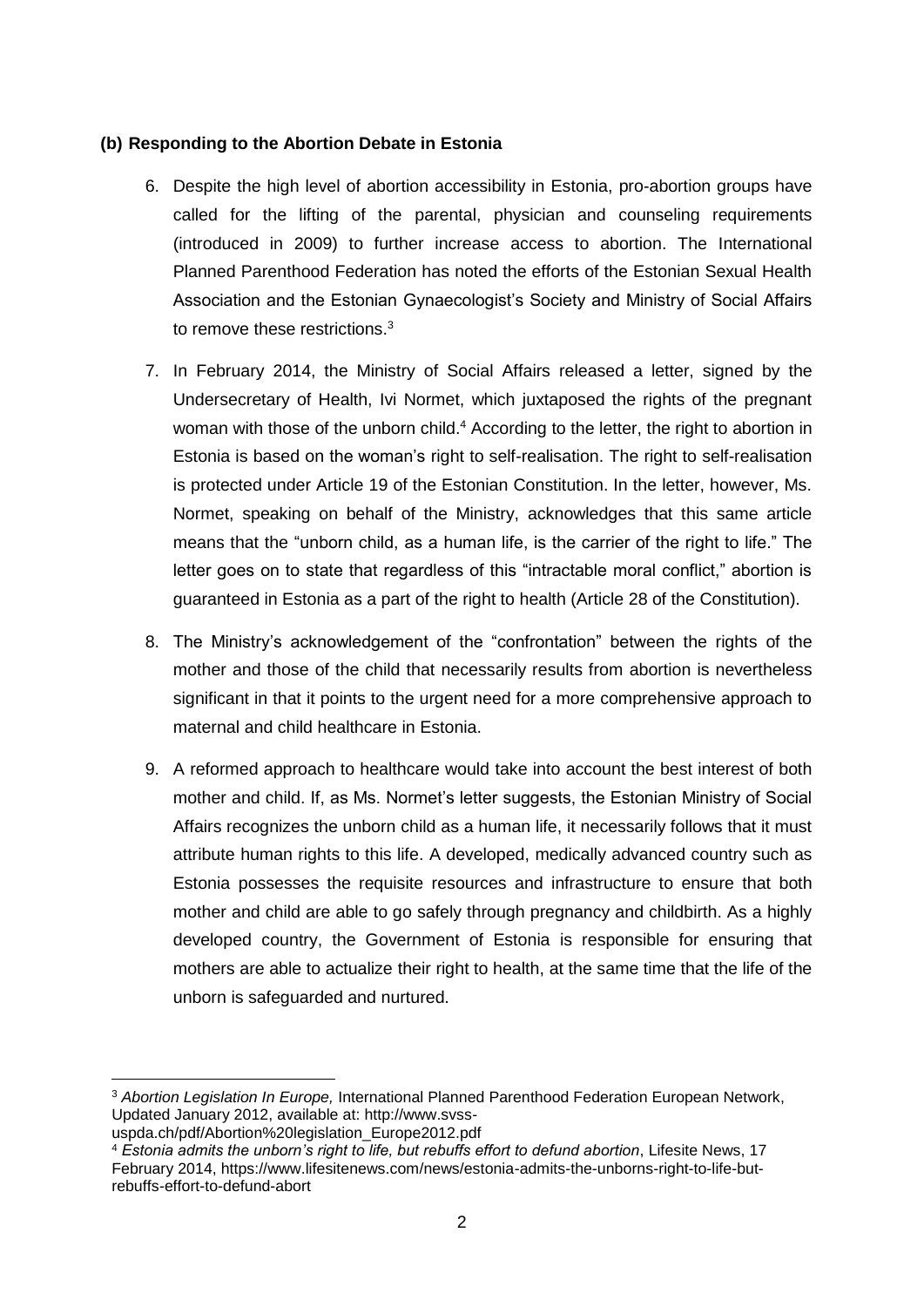- 10. The Government of Estonia should be commended for maintaining a low maternal mortality rate (MMR); however, continued improvement is necessary, given that there is no task more urgent for a country than protecting human life. The preservation of existing limitations on access to abortion, and potential introduction of increased limitations, would not worsen the MMR as is often argued erroneously.
- 11. Estonia has high quality medical infrastructure, in addition to high levels of economic development and education. As a consequence, it is well positioned to put in place laws to limit recourse to abortion without any negative impact on the MMR. This would be in accordance with the Programme of Action of the International Conference on Population and Development (ICPD), which states that, "Governments should take appropriate steps to help women avoid abortion…"<sup>5</sup>
- 12. Reducing recourse to abortion with increased restrictions and a greater focus on maternal healthcare is likely to result in an improved MMR for Estonia. This is evidenced by the fact that some of the countries where it is safest to be pregnant and give birth have some of the strictest abortion laws. The data reveals that restricted access to abortion does not negatively impact maternal mortality. In fact, prohibiting abortion results in improvements in maternal health as resources are redirected to life-saving interventions and overall healthcare infrastructure.
- 13. The current focus on abortion availability in Estonia enables the Government to ignore continued advances in healthcare services. The Estonian Government itself has expressed concern about morbidity and mortality resulting from abortion, in addition to complications resulting from childbearing and childbirth.<sup>6</sup> A focus on improving the healthcare available to mother and child and ensuring access to lifesaving healthcare services, not on increased access to abortion, is the solution to the problems of maternal death and illegal abortion.
- 14. Given its persistent high abortion rate, it is a critical time for Estonia to heed the recommendation of the ICPD and take steps to reduce recourse to abortion. As a result of the country's high degree of development, Estonia is well positioned to see much success from a plan to limit abortion and improve maternal and child healthcare.

<u>.</u>

<sup>5</sup>Programme of Action of the International Conference on Population and Development, 18 October 1994, paragraph 7.24.

<sup>6</sup> *Estonia, Abortion Policy*, Population Division of the Department of Economic and Social Affairs of the United Nations Secretariat, available at:

http://www.un.org/esa/population/publications/abortion/profiles.htm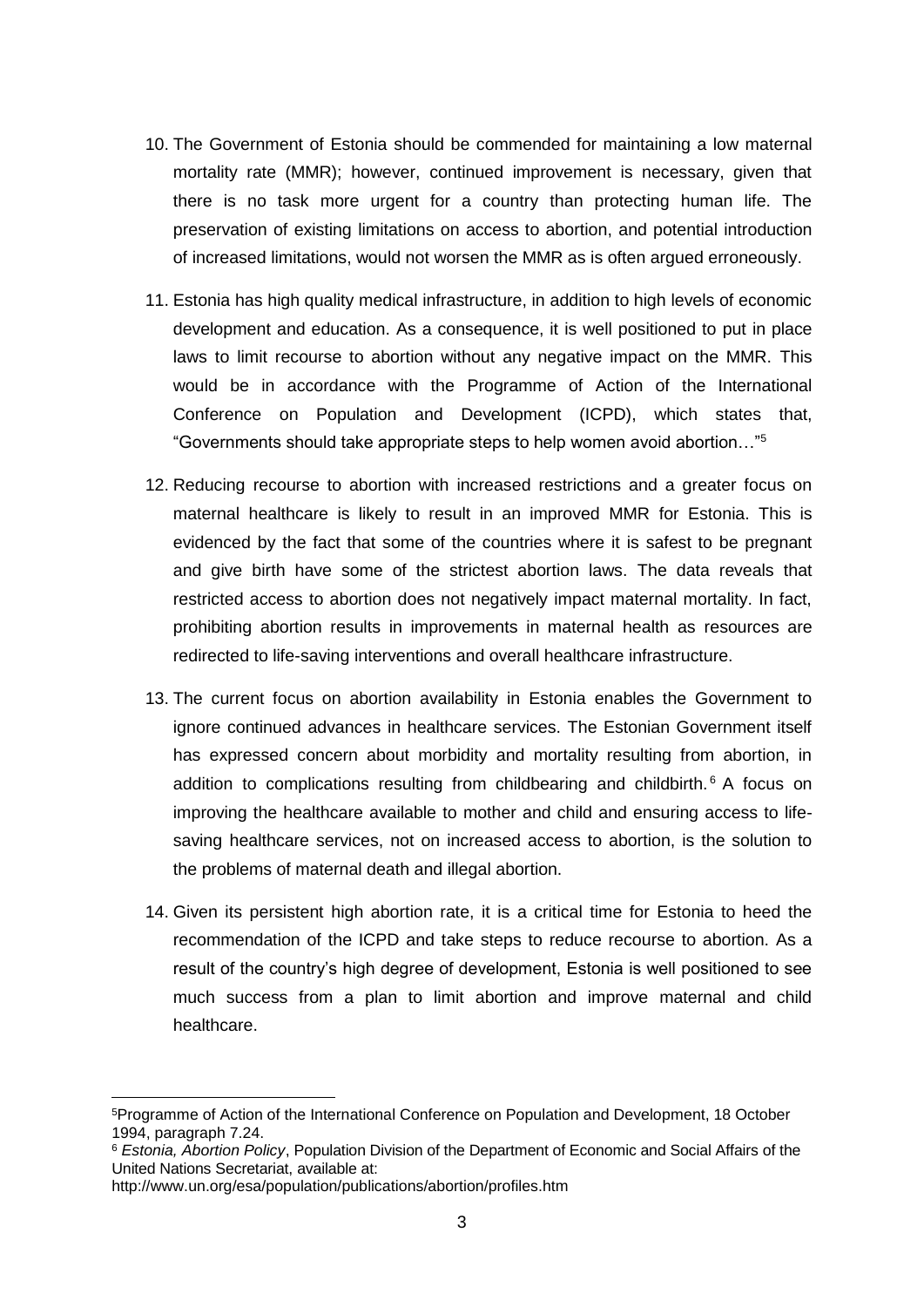#### **(c) International Law and the Protection of Unborn Life**

- 15. Following independence, Estonia joined onto the basic treaties of the international human rights system. It is a signatory to the International Covenant for Civil and Political Rights (ICCPR) and the Convention on the Rights of the Child (CRC), both of which protect the right to life of the unborn. If the Estonian Government were to pursue a national plan to reduce recourse to abortion with the ultimate goal of protecting the rights of both mother and child, it would find much support in international law.
- 16. Article 6 (1) of the ICCPR states, "Every human being has the inherent right to life." Consistent with its foundational importance to all other rights, the meaning of Article 6 must be construed broadly, erring on the side of protecting all human life, including the unborn.
- 17. Moreover, the ICCPR's prohibition of the death penalty for pregnant women implicitly recognizes the right to life of the unborn. Although the ICCPR allows for the death penalty to be imposed on both adult men and women, it explicitly prohibits applying the death penalty to pregnant women. Article 6(5) states, "Sentence of death shall not be imposed for crimes committed by persons below eighteen years of age and shall not be carried out on pregnant women." Under the ICCPR, all other adult women may be subject to the death penalty, therefore this clause must be understood as recognizing the unborn's distinct identity from the mother and protecting the unborn's right to life.
- 18. As the travaux préparatoires<sup>7</sup> of the ICCPR state, "The principal reason for providing in paragraph 4 [now Article 6(5)] of the original text that the death sentence should not be carried out on pregnant women was to save the life of an innocent unborn child."<sup>8</sup> Similarly, the Secretary General report of 1955 notes that the intention of the paragraph "was inspired by humanitarian considerations and by consideration for the interests of the unborn child[.]"<sup>9</sup>
- 19. The protection of unborn life is also found through an ordinary reading of the language in the preamble of the CRC. According to the Vienna Convention, the

<sup>7</sup> In accordance with the Article 32 of the Vienna Convention, the *travaux préparatoires* are considered to be a "supplementary means of interpretation."

<sup>8</sup> A/3764 § 18. Report of the Third Committee to the 12th Session of the General Assembly, 5 December 1957.

<sup>9</sup> A/2929, Chapter VI, §10. Report of the Secretary-General to the 10th Session of the General Assembly, 1 July 1955.